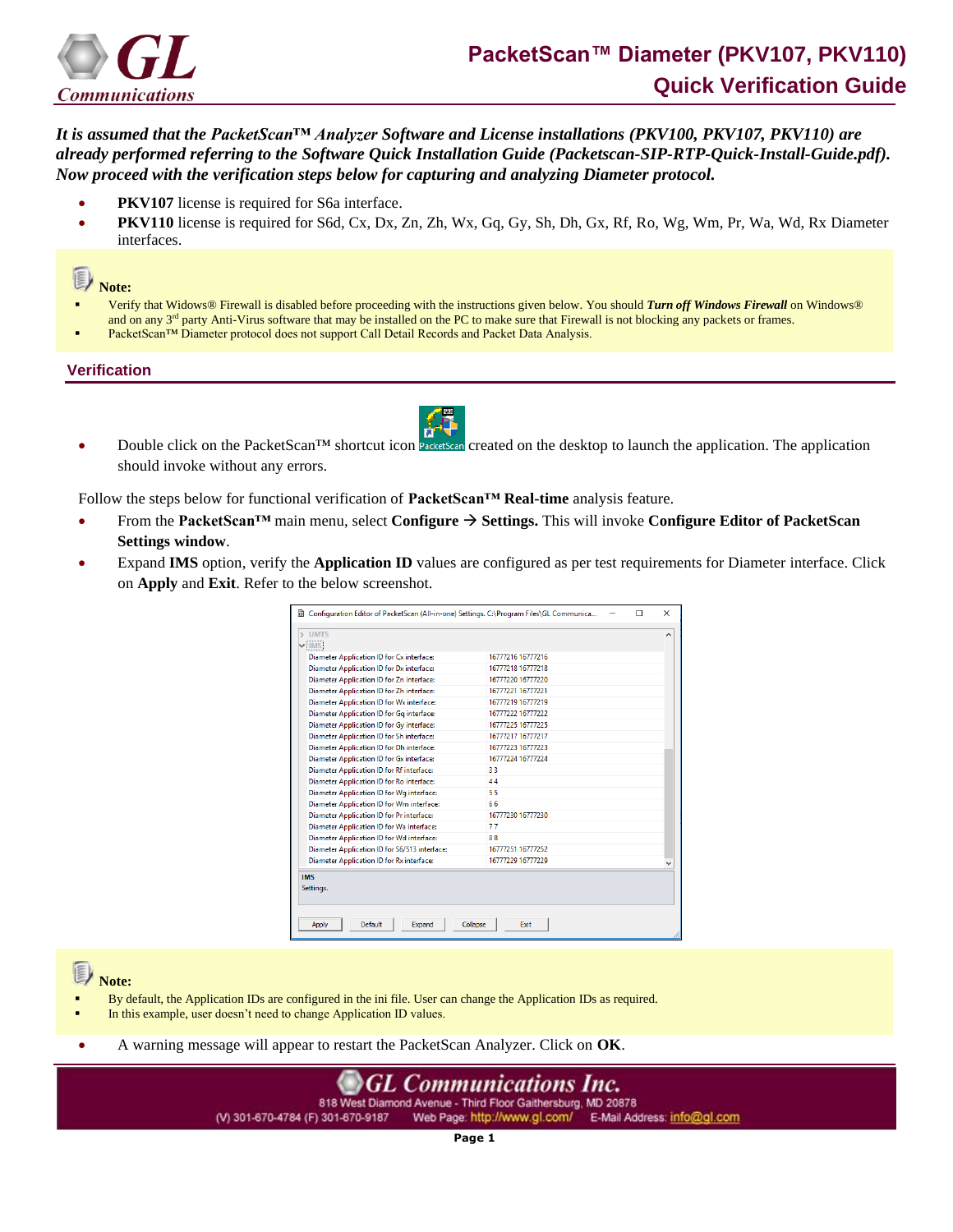

## **PacketScan™ Diameter (PKV107, PKV110) Quick Verification Guide**

- Close the **PacketScan™** application and invoke again to apply the changes as per configuration settings.
- Select **Capture** → **Stream/Interface Selection** and enable the Ethernet card on which packet needs to be captured.
- On the left pane, select **Capture File Options** and verify that **Circular Capture Buffer** is checked.
- Now, on the left pane, select **Capture Filter** option, click **SCTP** in the Filter Selection and check **Filter all SCTP data**. Do not activate any other filters in the **Capture Filter**. After Filter configuration, close the window.
- From the **PacketScan™** main menu, select **File** → **Start Real-time** or click **Start Real-time** icon from the toolbar.
- If the **Temp.hdl** file already exists in the PacketScan installation directory, a warning message will appear to replace Temp.hdl file, click **Yes** to overwrite the file.
- Generate traffic by playing HDL file using **PacketscanUtilities** application. From the PacketScan installation directory

(**C:\Program Files\GL Communications Inc\PacketScan**) double-click on **and PacketScanUtilities** application. This will invoke PacketScan Utility application.

- $\triangleright$  Select **Utilities**  $\rightarrow$  **HDL Playback** from the menu.
- ➢ In the **Device** option select NIC card on which PacketScan™ Real-time capture is configured. **Note:** Ensure that selected NIC card is enabled in PacketScan™ under **Capture** → **Stream/Interface Selection**.
- ➢ In the **Select HDL File** option click on browse button to browse and select **C:\Program Files\GL Communications Inc\PacketScan\Examples\Diameter\Diameter S6A.hdl** file from the PacketScan installation directory
- ➢ Enable **Maintain Timing** option and click **Start**

| Playback from File                                                                             |  |  |  |  |  |  |  |  |
|------------------------------------------------------------------------------------------------|--|--|--|--|--|--|--|--|
| 192.168.1.23 Intel(R) 82574L Gigabit Net $\blacktriangleright$<br>Device                       |  |  |  |  |  |  |  |  |
| Select HDL File<br>ions Inc\PacketScan\Examples\Diameter\Diameter S6A.hdl<br>Ⅳ Maintain Timing |  |  |  |  |  |  |  |  |
| □ Continuous Playback<br>RepeatCounter: 0                                                      |  |  |  |  |  |  |  |  |
| 7%                                                                                             |  |  |  |  |  |  |  |  |
| Impairment<br>Close<br>Start<br>Stop                                                           |  |  |  |  |  |  |  |  |